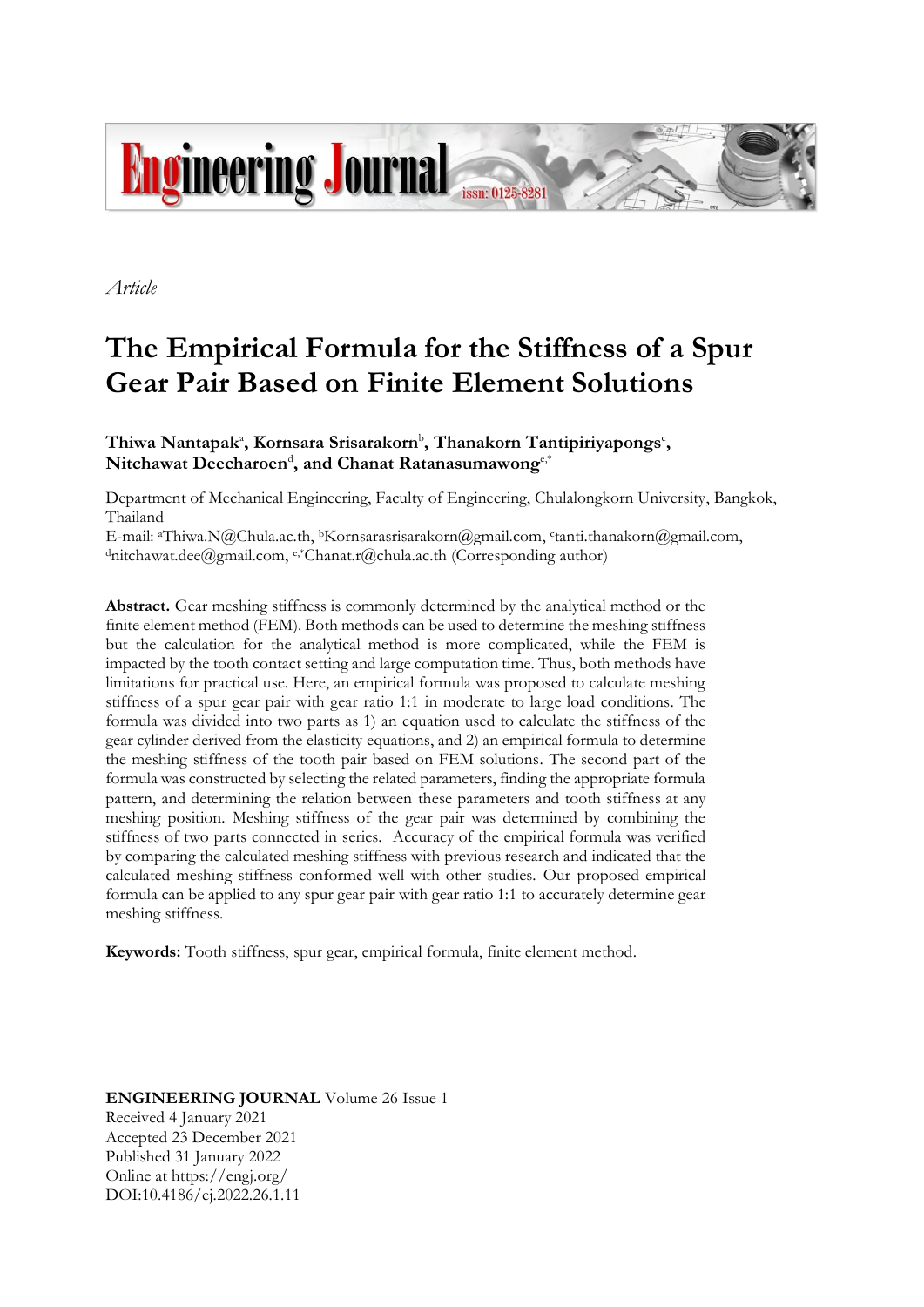### **1. Introduction**

The meshing stiffness of a spur gear pair is an important parameter that is used to study gear dynamics and vibration. If known, meshing stiffness can be used in a vibration model to accurately predict gear vibration characteristics. Methods used to study gear meshing stiffness can be classified into the analytical method [1-12], the finite element method (FEM) [13-19], experimental methods [20-21], and methods that combine analytical method and FEM [22-25].

For the analytical method, a gear tooth is normally modeled as a cantilever beam fixed at its base circle or root circle. The meshing stiffness of the gear pair is calculated from the bending stiffness and the Hertzian contact stiffness. Some researchers attempted to improve the accuracy of their methods by including the effect of shear stiffness, axial stiffness, and stiffness of the filletfoundation in the calculations. The stiffness of each part was frequently calculated based on the theory of elasticity [1, 3-4] or the energy method [2, 6-12]. Advantages of the analytical method are that it can be applied to the gear pair easier than the other methods, and can be modified to include the effects of gear modifications, cracks, or other gear defects in the calculations [4-11]. However, methods to derive the equations and the calculation of the necessary parameters are complicated and require computer simulation.

Besides the analytical method, FEM is also a powerful method to determine the stiffness of gear teeth. Since the model used in the FEM was constructed to match with the actual gear pair, the result from FEM was more accurate compared to the analytical method. However, the FEM also has problems resolving the tooth contact settings in the modeling stage, and requires large computation time. This is because the gear contact problem is non-linear and requires a small mesh element size near the contact point and also an iterative calculation. To solve this problem, some researchers used the linear FEM for the tooth deflection and the Hertzian contact theory at the contact area [22, 25]. This reduced the computational effort compared to the conventional FEM. Another important disadvantage of the FEM method is that the result of a specific gear pair cannot be applied to other gear pairs having different parameters. The calculation must be performed for each new gear pair. This makes the FEM unsuitable for practical use.

For the reasons stated above, a formula that relates directly to gear parameters and can be easily applied in practice is required. Here, we propose a method to construct an empirical formula to calculate spur gear meshing stiffness for the gear ratio 1:1 in moderate to large load conditions. The formula is divided into two parts as an equation to calculate the stiffness of the gear body that is derived based on elasticity equations, and an empirical equation of tooth meshing stiffness that is constructed based on FE solutions. We verified our proposed empirical formula against the gear meshing stiffness results reported by previous researchers.

## **2. Meshing Stiffness of a Spur Gear Pair**

The meshing stiffness of a spur gear pair is attributed to the deformation of many gear parts that include the cylindrical body, gear tooth bending and contact area as shown in Fig. 1. Total gear meshing stiffness (*k*) can be calculated by connecting the stiffness of each part in series as shown by equation

$$
\frac{1}{k} = \frac{1}{k_{c,1}} + \frac{1}{k_{b,1}} + \frac{1}{k_{h,1}} + \frac{1}{k_{h,2}} + \frac{1}{k_{b,2}} + \frac{1}{k_{c,2}} \tag{1}
$$

The subscript "*C*" means the cylindrical body, "*b*" means the gear tooth bending, "*h*" means the tooth contact, "1" and "2" means the driving side and the driven side. Although the contact stiffness (*kh*) is affected by the material properties and geometries of both driving and driven gears, it can be divided to the individual tooth as the apparent contact stiffness  $k_{h1}$  and  $k_{h2}$ . This consideration is suited to the finite element solution that the calculated displacement at the contact point of each gear already includes the deformation of the whole part including the tooth contact. To simplify the calculation, we considered the stiffness attributed to gear tooth bending and gear tooth contact area together. Hence the gear stiffness model used in this paper is composed of the stiffness of the cylindrical body of the driving and driven gear and the meshing stiffness of the driving and driven gear tooth as shown by equations

$$
\frac{1}{k} = \frac{1}{k_1} + \frac{1}{k_2} = \frac{1}{k_{C,1}} + \frac{1}{k_T} + \frac{1}{k_{C,2}}\tag{2},
$$

and

$$
\frac{1}{k_T} = \frac{1}{k_{T,1}} + \frac{1}{k_{T,2}} = \left(\frac{1}{k_{b,1}} + \frac{1}{k_{h,1}}\right) + \left(\frac{1}{k_{b,2}} + \frac{1}{k_{h,2}}\right)
$$
(3),

where the subscript "*T*" means the gear tooth.

For single tooth pair meshing,  $k_T$  is the stiffness of only one tooth pair and can be calculated directly from Eq. (3). However, for double teeth meshing,  $k_T$  is calculated by connecting the stiffness of each tooth pair meshing at the same time in parallel as shown by equation

$$
k_T = (k_T)_{1st} + (k_T)_{2nd} \tag{4}
$$

where the subscripts "1*st*" and "2*nd*" mean the first and the second meshing pair, respectively.



Fig. 1. Meshing stiffness of a spur gear pair.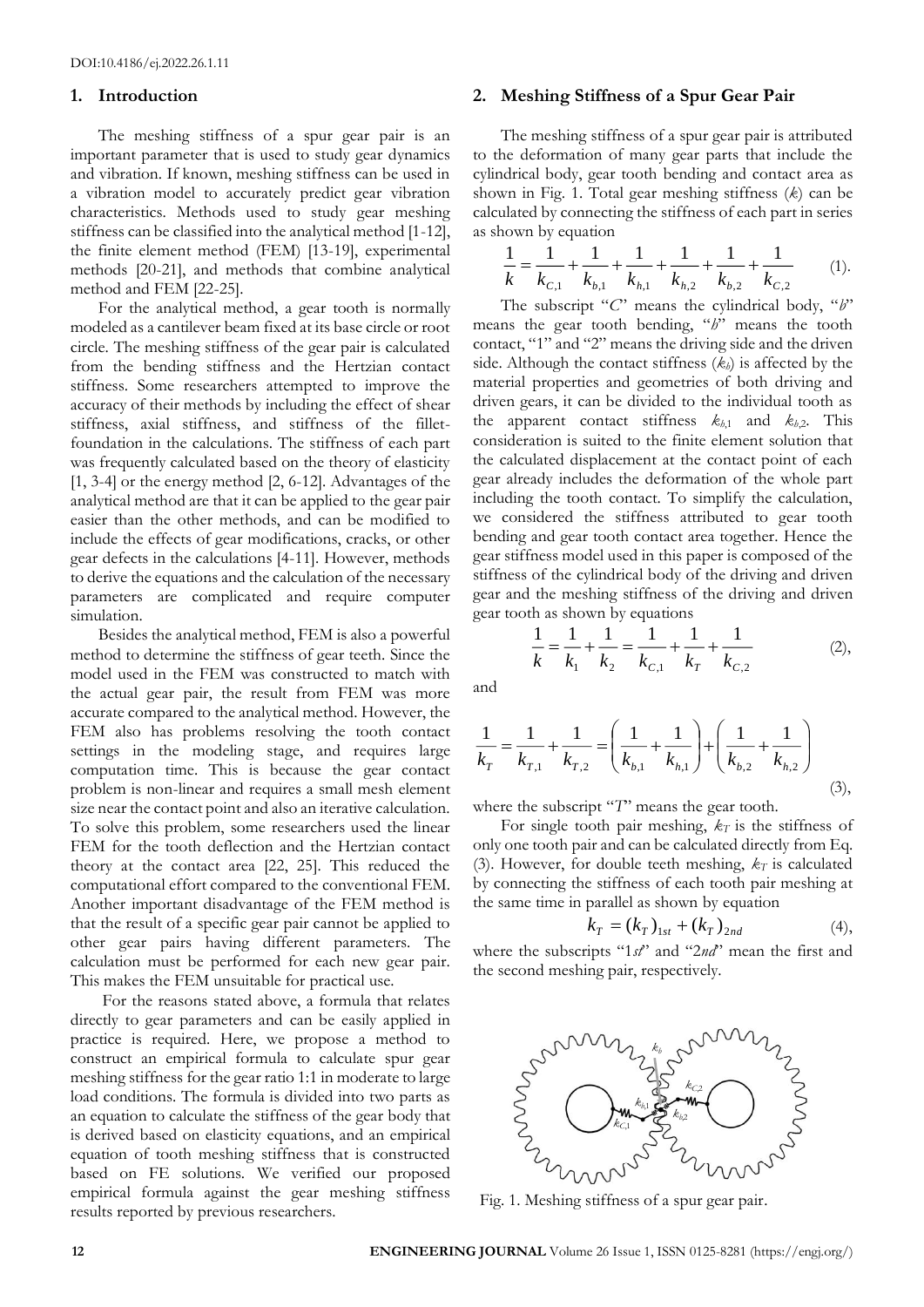To calculate the gear meshing stiffness, the stiffness of the cylindrical part and the stiffness of the gear tooth are considered separately. The shape of the cylindrical body is much simpler than the shape of the gear tooth and can be determined analytically. Moreover, the shape of the cylindrical body can be designed with various hub or hole sizes, even if the tooth parameters are fixed. Therefore, the method to determine the cylindrical part and the gear tooth separately can be applied to any gear pair having the same tooth parameters but different cylindrical shape. On the other hand, the geometry of the gear tooth is much more complicated than the cylindrical body. Determining the meshing stiffness of this part analytically requires complicated calculations that are not suitable in practice. Thus, an empirical formula for determining the meshing stiffness of the gear tooth is required. Here, we constructed this empirical formula based on data from the finite element analysis.

#### **3. Stiffness of The Cylindrical Body**

The gear cylindrical body was modeled as a simple hollow cylinder. The cylinder is fixed at the inner surface and moment is applied at the outer surface. The equation for calculating the stiffness of this part can be derived based on the basic stress-strain-displacement equations in cylindrical coordinates. The stress function of this problem was shown in Ref. [26]. By substituting the stress function into the stress equation and using the stressstrain relation and strain-displacement equation with the boundary condition that the displacement at the fixed surface equals to zero, the displacement in radial direction *u* and circumferential direction *v* can be determined. The deformation in this case will occur only in the circumferential direction. There is no deformation in the radial direction. The stiffness of the cylindrical body can be calculated by

$$
k_C = \frac{4G\pi r_i^2 b}{r^2 - r_i^2}
$$
 (5),

where  $r_i$  is the radius of the inner cylinder,  $r$  is the radius at the cylinder where the displacement *v* is calculated, *b* is the width of the cylinder and *G* is the shear modulus.

To verify the accuracy of Eq. (5), the calculated results were compared to the finite element solutions as shown in Table 1. From the table, the stiffness of a smaller cylinder is higher than a larger cylinder. Stiffness results calculated from the analytical equation were very close to those calculated from the finite element method, with maximum error less than 0.5%. Thus, Eq. (5) is very accurate to use for calculating the stiffness of the cylindrical body.

# **4. Effects of Loads and Gear Parameters on Tooth Meshing Stiffness**

#### **4.1. Gears Used for Investigation**

To construct the empirical formula for calculating the gear tooth meshing stiffness, it is necessary to know the effects of gear parameters. Parameters that may affect gear tooth meshing stiffness are module, pressure angle, number of teeth, face width, modulus of elasticity, magnitude of applied force, and meshing position. Table 2 shows different gear sets with various parameters. The gear considered in this paper was the standard gear that was conjugate with the standard basic rack profile in ISO 53 without any modification. The gears with pressure angle 14.5° and 25° that are widely used were also included in this study. Meshing stiffness of these gear sets was calculated by the finite element method (FEM) and results were used as the database for constructing the empirical formula.

From Table 2, gears A, B, C and D have modules 2, 3, 4 and 5 mm, respectively while the other parameters are identical. These were used to study the effect of gear module and the effect of force applied along the line of action. The effect of the number of teeth was determined by comparing gears A, E and F that have numbers of teeth at 30, 45 and 60. The effect of pressure angle was known from the results of gears A, G and H and gears C, I and J.

#### **4.2. Finite Element Calculation**

Finite element analysis in this study was performed using the ANSYS program. Since the contact problem was non-linear, the required calculation time was considerably more than for a normal linear problem and some assumptions were necessary to simplify the calculation. These assumptions were 1. Force is distributed uniformly along the face width direction hence the problem can be

Table 1. Stiffness of the cylindrical body calculated from the analytical method and FEM.

| Model      | <b>Shear</b><br>modulus,<br>(GPa)<br>G | Inner<br>radius, $r_i$<br>(mm) | Outer<br>radius, r<br>(mm) | Width,<br>b<br>(mm) | <b>Stiffness</b><br>Anal. cal.<br>(MN/m) | <b>Stiffness</b><br><b>FEM</b><br>(MN/m) | Error<br>$\frac{0}{0}$ |
|------------|----------------------------------------|--------------------------------|----------------------------|---------------------|------------------------------------------|------------------------------------------|------------------------|
| А          | 76.92                                  | 15                             | 27.55                      | 20                  | 8146.51                                  | 8149.00                                  | 0.03                   |
| B          | 76.92                                  | 15                             | 41.35                      | 20                  | 2929.71                                  | 2931.14                                  | 0.05                   |
| C          | 76.92                                  | 15                             | 55.15                      | 20                  | 1544.47                                  | 1548.97                                  | 0.29                   |
| D          | 76.92                                  | 15                             | 68.95                      | 20                  | 960.46                                   | 965.24                                   | 0.50                   |
| E          | 76.92                                  | 15                             | 42.55                      | 20                  | 2743.66                                  | 2745.98                                  | 0.08                   |
| $_{\rm F}$ | 76.92                                  | 15                             | 57.55                      | 20                  | 1409.14                                  | 1409.19                                  | 0.01                   |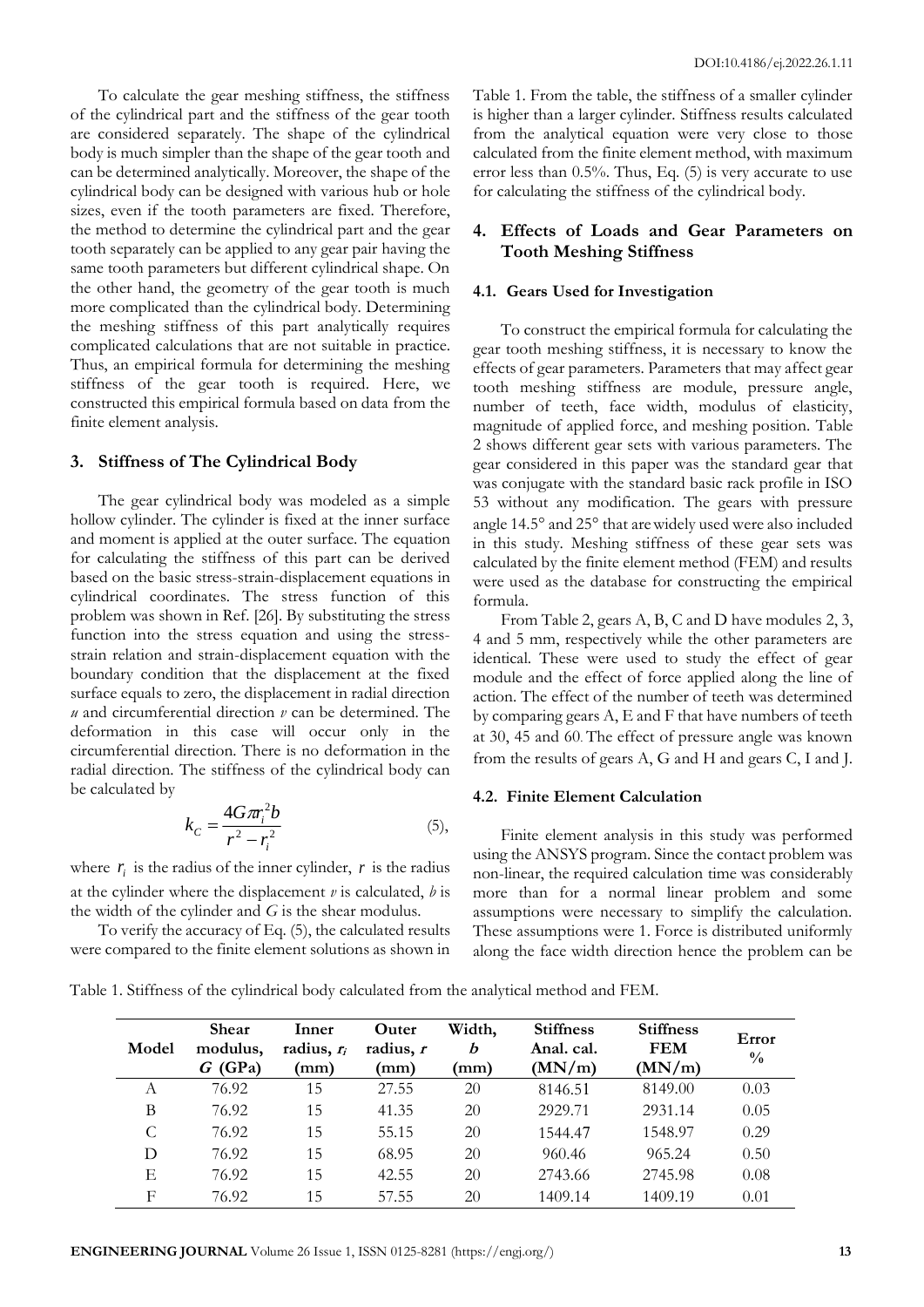|  |  | Table 2. Gear parameters. |
|--|--|---------------------------|
|--|--|---------------------------|

| Parameter          |                           | Model |     |             |                                         |    |      |      |           |      |                |      |
|--------------------|---------------------------|-------|-----|-------------|-----------------------------------------|----|------|------|-----------|------|----------------|------|
|                    |                           | A     | B   | $\mathbf C$ | D                                       | Е  | F    | G    | $H_{\rm}$ | I    |                |      |
| Tooth number       | $\widetilde{\mathcal{X}}$ |       | 30  | 30          | 30                                      | 30 | 45   | 60   | 30        | 30   | 30             | 30   |
| Module             | $\mathfrak{m}$            | mm    | 2   | 3           | 4                                       | 5  | 2    | 2    | 2         | 2    | $\overline{4}$ | 4    |
| Pressure angle     | $\alpha$                  | deg   | 20  | 20          | 20                                      | 20 | 20   | 20   | 14.5      | 25   | 14.5           | 25   |
| Face width         | b                         | mm    |     |             |                                         |    |      | 20   |           |      |                |      |
| Gear ratio         |                           |       |     |             |                                         |    | 1:1  |      |           |      |                |      |
| Shaft diameter     |                           | mm    |     |             |                                         |    |      | 30   |           |      |                |      |
| Young's<br>modulus | E                         | GPa   |     |             |                                         |    | 200  |      |           |      |                |      |
| Poisson's ratio    | $\mathcal V$              |       | 0.3 |             |                                         |    |      |      |           |      |                |      |
| Applied force      | F                         | N     |     |             | 2364.8, 3547.3, 4729.7, 5912,<br>7094.6 |    | 5912 | 5912 | 5912      | 5912 | 5912           | 5912 |

considered to be a two-dimensional plane strain, 2. Sliding friction is neglected in the calculation, 3. The gear rotates at low velocity, therefore a quasi-static condition is assumed.

The calculation procedure is briefly described as follows. First, the spur gear model was drawn by a computer aided design (CAD) program, and then the spur gear pair was set to mesh at a specific position. The line of action was set to align along the vertical direction as shown in Fig. 2(a), hence deformation along the line of action used to calculate gear stiffness can be simply read from displacement in the y-direction. The type of contact between driving and driven gear was set as frictionless. This allows the contact surfaces to slide but they cannot overlap.

The element type was set to be all triangles. Sizes of elements varied depending on their positions. Element size at the contact area was about  $5 \mu m$  and small enough compared with the size of the gear tooth as shown in Fig. 2(b). The boundary condition at the hole of the driving gear was set to be frictionless support, while the support at the driven side was set as fixed support. The distributed force corresponding to applied torque was applied at the keyway of the driving gear.

When the calculation was completed, the pattern of stress distribution and the surface displacement on the gear teeth was checked. Around the contact area, the driven surface curvature was smooth, and the maximum displacement value in the y-direction occurred at the point crossing the line of action. The displacement at this point was measured, and the meshing stiffness of the driven gear was calculated from

$$
k_2 = \frac{F}{\delta} \tag{6}
$$

where *F* is the equivalent force applied along the line of action and  $\delta$  is the displacement at the measured point of the driven tooth. It should be noted that  $k_2$  in Eq. (6) is the stiffness attributed to the deformation of both cylindrical body and driven gear tooth. The stiffness at the other meshing positions was determined by setting the

new meshing position and then following the same calculation method.

The graph of the stiffness  $k_2$  of the driven gear at various meshing positions is shown in Fig. 3. For the gear ratio 1:1 focused here, the stiffness of the driving gear at the same position on the gear tooth must be equal to the stiffness of the driven gear, hence the stiffness  $k_1$  was plotted as the duplicate of the stiffness  $k_2$  with mirror symmetry around the pitch point. The stiffness of the gear pair *k* can be calculated by connecting the stiffness of the driving and driven gears in series as shown in Eq. (2).



Fig. 2. Gear model and boundary condition for FEM calculation.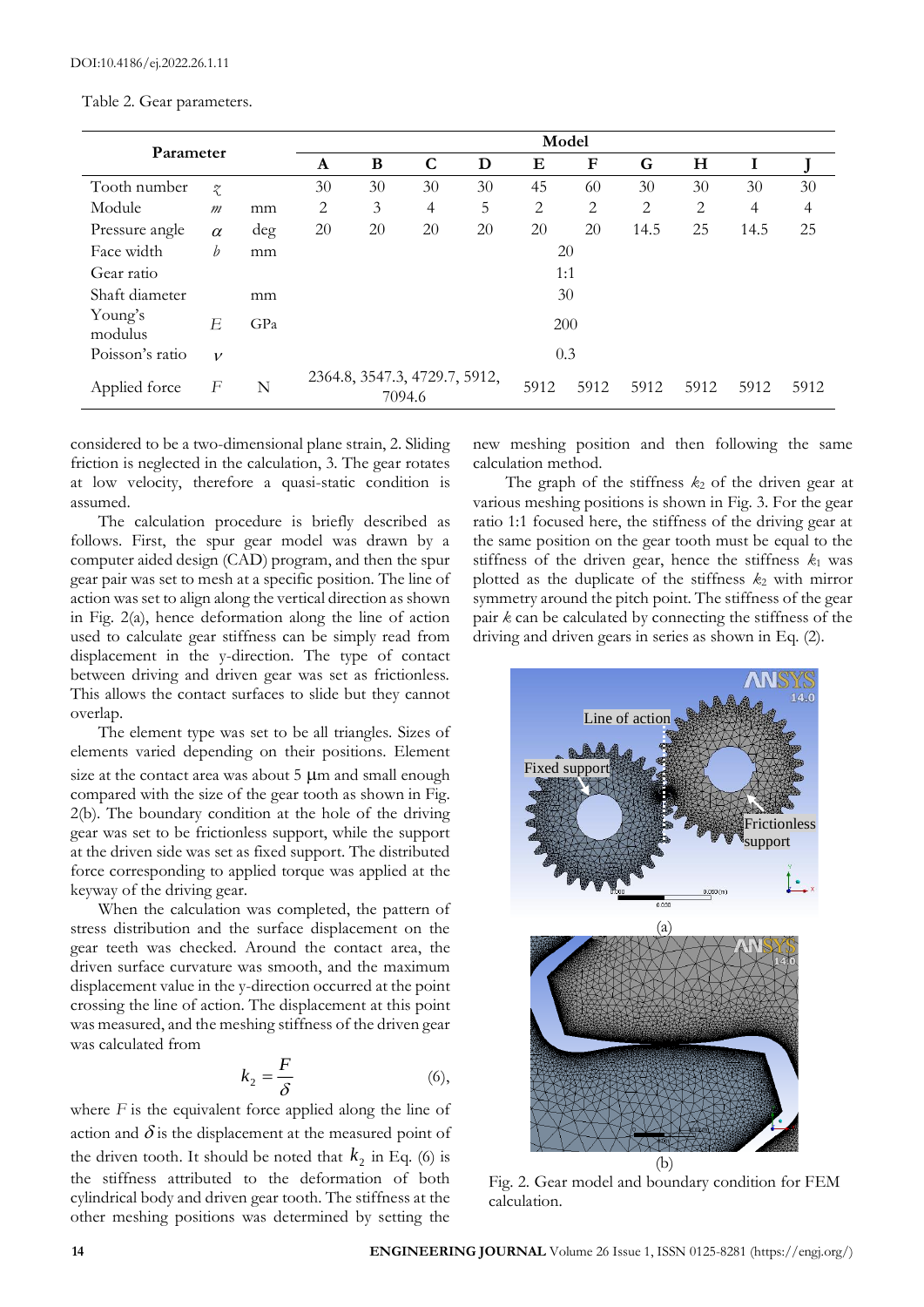

Fig. 3. Meshing stiffness of driving gear, driven gear and total stiffness of a gear pair.

In Fig. 3, meshing position *n* is a dimensionless parameter calculated from the distance along the line of action measured from the pitch point to the contact point divided by the base pitch. The parameter *n* is used instead of the distance from the pitch point or the rotating angle because the parameter *n* of any gear pair is almost the same, even for gear pairs that have different parameters, tooth size, or shape. On the other hand, if the distance from the pitch point or rotating angle is used, these values change when the gear parameters are varied, making it more difficult to compare the results obtained from gear pairs with different parameters.

The ranges of *n* are from -1 to 1; *n* is equal to zero at the pitch point and has a negative value at the meshing position before the pitch point. The position of *n* close to -1 represents the position close to the point where meshing starts and the tooth root of the driving gear meshes with the tooth tip of the driven gear. After the pitch point, *n* becomes a positive value. Meshing will finish when *n* is close to 1 as the position where the tooth tip of driving gear meshes with the tooth root of the driven gear. Since the tooth root is thicker than the tooth tip, the stiffness at this portion is larger than the stiffness at the tooth tip.

The stiffness of only gear tooth or only meshing part can be calculated by subtracting the stiffness of the cylinder part from the overall stiffness by using Eqs. (2) and (5).

## **4.3. FEM Results**

4.3.1. Meshing stiffness of the gear pair subjected to various loads

The contact of gear pairs is a non-linear problem, hence the effect of the applied load on the stiffness also required investigation. The effect of applied load on meshing stiffness is shown in Fig. 4. In Fig. 4, the stiffness of the gear pairs A, B, C and D at some meshing positions were plotted against load. Numbers in the graph represent the position along the meshing position from the point where meshing starts  $(\#1)$  to the pitch point  $(\#6)$ .

Since moderate and large loads were used in the calculation here, stiffness was almost unchanged with load. These results agree with ISO 6336-1 [27] that implies the



Fig. 4. Meshing stiffness of gear pairs subjected to various loads.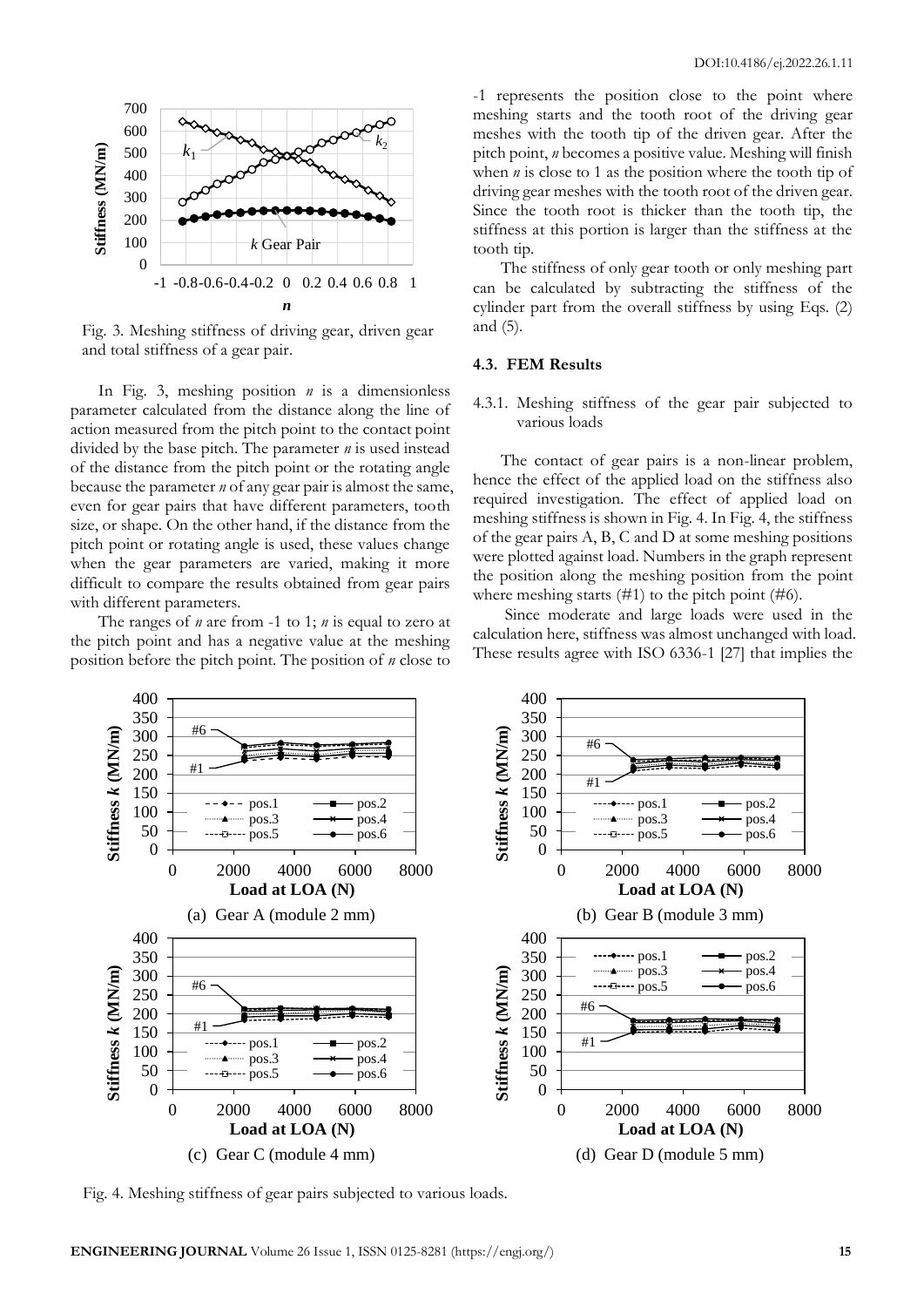stiffness does not change with load when applied load is large enough, and the method to determine the tooth stiffness in ISO 6336-1 can be applied when the specific loading (load per face width) is more than 100 N/mm. For the results in Fig. 4, the specific loads in all cases were more than 118 N/mm that were slightly larger than the value 100 N/mm in ISO 6336-1.

For the other gear pairs in Table 2, since the specific loads were larger than 118 N/mm, it is expected that the stiffness is almost unchanged with load. Hence the empirical formula that will be described further can be considered to be applicable when the specific load is larger than  $118$  N/mm.

#### 4.3.2. Effect of gear parameters

Results obtained from the FEM reveal the effects of gear parameters on gear and tooth stiffness. Figures 5-7 show the effect of module, number of teeth and pressure angle, respectively. In these figures, subfigures (a) are the stiffness of the driven gear calculated from Eq. (6). By connecting the stiffness of the driving gear to the stiffness of the driven gear, the stiffness of the gear pair is obtained as shown in subfigures (c). If the stiffness of the cylinder part is subtracted from the stiffness of the driven gear in subfigures (a), the stiffness of only the driven tooth is obtained in subfigures (b). In the same way, the stiffness of only the tooth pair part is known by connecting the stiffness of the driving and driven tooth in series, or by subtracting the stiffness of the cylinder part from the stiffness of the gear pair in subfigures (c). The stiffness of the tooth pair part is shown in subfigures (d).

#### 4.3.2.1. Effect of module

In Fig. 5(a) and (c), the gear having a smaller module had greater stiffness than the gear having a larger module. The slopes of the stiffness line in Fig. 5(a) increased when the module decreased. The shapes of the stiffness curve of the gear pair in Fig. 5(c) tended to be slightly flatter for the larger module gear. Differences in slope and magnitude of stiffness were smaller when the module became larger.

On the other hand, when considering only the gear tooth in Fig. 5(b) and (d), tooth stiffness was larger than the gear stiffness. The module does not affect gear tooth stiffness as expected. Since varying modules without changing any other parameters will affect only the size of the gear tooth, but the shape of the tooth profile remains the same. Based on the similarity in mechanics, the stiffness should be unchanged. These results also confirm the correctness of the calculation. Thus, the difference in gear stiffness resulted from the cylindrical body part, or in other words, the stiffness of the cylindrical part significantly affected the stiffness of the whole gear. The effect of the cylindrical body on the gear stiffness agrees well with the results reported in the refs. [15] and [22].

## 4.3.2.2. Effect of number of teeth

The effect of number of teeth on stiffness is shown in Fig. 6. Results in Fig. 6(a) and (c) show that gears having fewer teeth had higher stiffness than gears with more teeth. The slopes of the stiffness graphs in Fig. 6(a) changed



Fig. 5. Effect of module on meshing stiffness.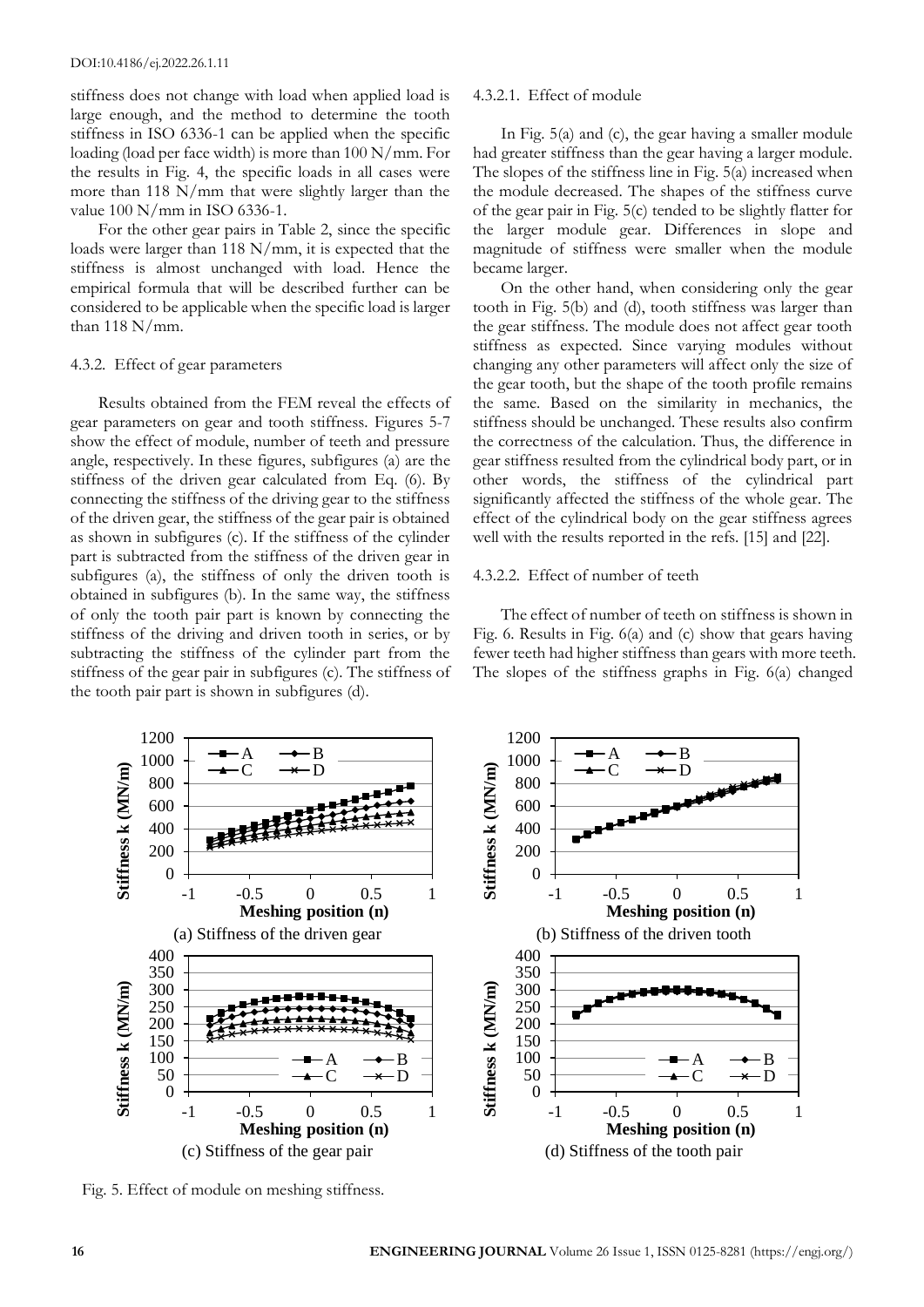

Fig. 6. Effect of number of teeth on meshing stiffness.

when the number of teeth varied. The tooth stiffness of these gears are shown in Fig. 6(b) and (d). In contrast to gear stiffness, the tooth stiffness of gear having fewer teeth was lower than gears with more teeth. Since the ratio between the diameter of the root circle and the base circle varies with number of teeth, and affects the shape of gear tooth, the tooth root portion of the gear having more teeth is thicker than the gear with fewer teeth. This affected the stiffness at the tooth root in Fig. 6(b) of the gear with more teeth to be higher than the gear with fewer teeth. However, the shapes of stiffness curves of the tooth pair in Fig. 6(d) were similar. The amounts of stiffness in Fig. 6(b) and (d) were close together comparing with those in Fig. 6(a) and (b). This indicates that the stiffness of the cylindrical body part also significantly affects the stiffness of the whole gear.

## 4.3.2.3. Effect of pressure angle

Figure 7 shows the stiffness of gears having different pressure angles. The gear sets G-A-H (square mark) and I-C-J (triangle mark) have pressure angle  $14.5^{\circ}$ ,  $20^{\circ}$  and 25°, respectively, but the gears G, A and H have module 2 mm, whereas the gears I, C and J have module 4 mm. When considering only the tooth stiffness in Fig. 7(b) and (d), it is obvious that the module did not affect the gear tooth stiffness. The stiffness of the gear set G-A-H almost completely identical with the gear set I-C-J. The stiffness of gear with pressure angle of  $25^{\circ}$  (grey mark) was larger than gear with pressure angle of  $20^{\circ}$  (black mark) and gear with pressure angle of  $14.5^\circ$  (white mark), respectively. Differences in meshing stiffness at the tooth root and



-1 -0.5 0 0.5 1 **Meshing position (n)**

ب<del>اء الالي</del>ليو<br>ا

-1 -0.5 0 0.5 1 **Meshing position (n)**

F

F

 $A \longrightarrow X \longrightarrow F$ 

A  $\cdots$   $\times$   $\cdots$   $\cdots$   $\cdots$   $\cdots$   $\cdots$ 

# **5. Empirical Formula for Gear Tooth Meshing Stiffness**

#### **5.1. Form of the Empirical Formula**

**Stiffness k (MN/m)**

Stiffness k (MN/m)

**Stiffness k (MN/m)**

Stiffness k (MN/m)

In the previous section, the effects of gear parameters on tooth meshing stiffness were already known. However, to construct an empirical formula to calculate tooth meshing stiffness, it is necessary to know which parameters should be added into the formula, and the relation among these parameters. By comparing a spur gear tooth with a rectangular cross section cantilever beam, it is expected that the gear tooth meshing stiffness at a specific meshing position will be the product of the modulus of elasticity *E*, face width *b*, and also the ratio of tooth thickness at the contact point *s* and the length from the tooth root to the contact point *L*. However, at a specific point, the ratio  $s/L$  is constant for the standard gears having the same pressure angle and teeth number regardless of the size of gear tooth or module. This is also supported by the results in the section 4 that the module does not affect the tooth stiffness.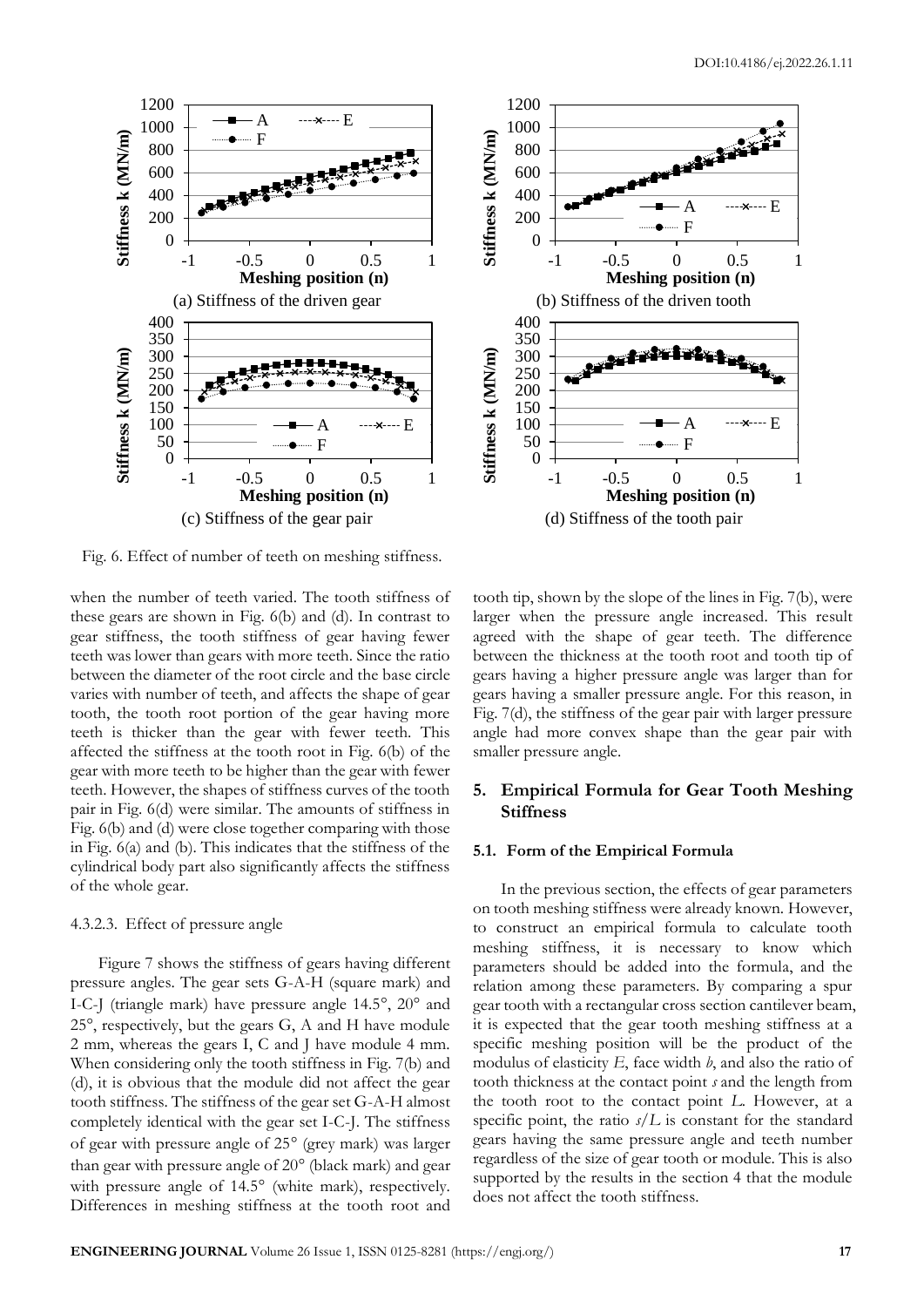

Fig. 7. Effect of pressure angle on meshing stiffness.

At different meshing positions, the ratio *s*/*L* changes, hence tooth stiffness is a function of meshing position *n*. From the result of the driven tooth in Figs. 5-7(b), tooth stiffness had a linear relation with the meshing position *n*, hence the empirical formula can be written in the form

$$
k_{T,2} = Eb(An+B)
$$
 (7),

where *A* and *B* are constants.

The stiffness of the driving tooth and the driven tooth at the same position on the gear tooth must be equal; however, at a specific meshing position, the contact positions on the driving tooth and driven tooth are different but mirror-symmetrical around the pitch point. Therefore, the value of *n* in Eq. (7) must be substituted by –*n* for the driving tooth stiffness. The meshing stiffness of the driving tooth is

$$
k_{T,1} = Eb(-An+B)
$$
 (8).

The stiffness of the tooth pair can be calculated by connecting the driving and driven tooth meshing stiffness in series, hence the stiffness of the tooth pair is

$$
k_T = \frac{Eb}{2B} \Big[ B^2 - (An)^2 \Big] \tag{9}.
$$

It is known from Eq. (9) that the stiffness of the tooth pair can be approximated as a quadratic function. The ratio *s*/*L* will change for gears having different number of teeth and pressure angles. Therefore, for these gears, the corrections were added into the formula. The number of teeth affects the amount of the stiffness. On the other hand, the pressure angle affects both amount of the stiffness and the shape of stiffness curve. Since only the pressure angles of  $14.5^\circ$ ,  $20^\circ$ , and  $25^\circ$  are widely used, the pressure angle correction of each pressure angle was used



specifically, and was designed to be the function of meshing position *n*. From Eq. (9) and the above description, the empirical formula used to calculate the meshing stiffness of the tooth pair can be written in the form

$$
k_T = C_z C_\alpha E b [A'n^2 + B'],
$$

or in the term of dimensionless groups as

$$
\frac{k_T}{Eb} = C_z C_\alpha \left[ A'n^2 + B' \right] \tag{10}
$$

where  $C_z$  is the number of teeth correction,  $C_\alpha$  is the pressure angle correction, and A' and B' are constants.

#### **5.2. Constants in the empirical formula**

To find the constants  $A'$  and  $B'$  in Eq. (10), tooth stiffness values of all gears having the same number of teeth and the same pressure angle were considered. Here, the gear having 30 teeth with pressure angle of  $20^{\circ}$  was chosen as the reference. The FEM results of all gears having 30 teeth with pressure angle of  $20^{\circ}$  (Gear A-D) are shown in Fig. 5(d). The stiffness curves of all results almost completely identical. Here, the result of gear A that was calculated at the highest loading condition among all gears comparing with their maximum loading capacity was chosen to find the constants in Eq. (10), since its stiffness was convinced to be calculated from the linear elastic region.

Figure 8 shows the stiffness of the tooth pair of gear A. The vertical axis in this figure is  $k_T/(Eb)$ , and the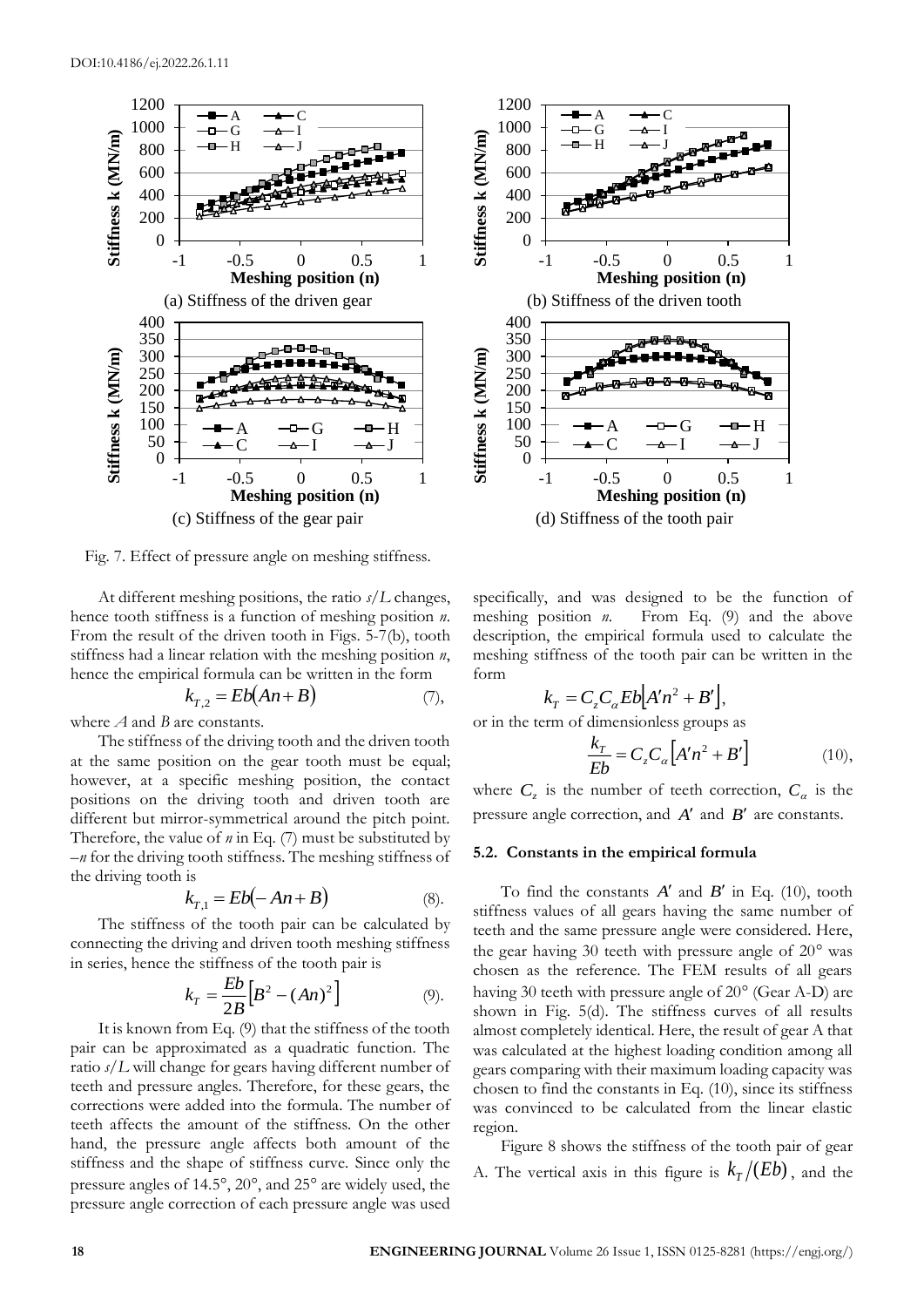

Fig. 8. Stiffness of the tooth pair of gear A.

horizontal axis is the meshing position, *n*. In this step, the correction  $C_z$  has not been considered. The pressure angle correction  $C_a$  was set to be 1 in this case, since a pressure angle of 20° was selected to be the reference. From the figure, the data were arranged to from a convex curve. Using the polynomial regression method, the representative quadratic equation can be shown by 2 2  $7.772$   $10^{-2}$ REF  $\vert$  =  $(-2.6337 \times 10^{-2}) \cdot n^2 + 7.5527 \times 10^{-7}$ J  $\left(\frac{k_T}{k_T}\right)$ l  $\left(\frac{k_T}{Eb}\right)_{\text{n}_{\text{E}}}=(-2.6337\times10^{-2})\cdot n$  $k_{\scriptscriptstyle T}$  $(11).$ 

Equation (11) represents the basic formula used to calculate tooth meshing stiffness. However, the accuracy of this formula can be increased by adding the number of teeth correction,  $C_z$  and the pressure angle correction,  $C_a$ . The method to calculate these corrections will be described in the next section. By substituting the basic formula in Eq. (11) into Eq. (10), the empirical formula used to calculate gear tooth meshing stiffness can be written as

$$
\frac{k_T}{Eb} = C_z C_\alpha \left[ (-2.6337 \times 10^{-2}) \cdot n^2 + 7.5527 \times 10^{-2} \right]
$$
\n(12).

#### **5.3. Number of Teeth Correction**

The effect of the number of teeth on the amount of tooth stiffness had been expressed in the formulae used to calculate the bending and contact torsional stiffness of the teeth in the Ref. [15] and the single stiffness in the Ref. [27]. Here, the formulae in the Ref. [15] were used to determine the tooth stiffness for the gear pair having 1:1 ratio with various teeth numbers. The correction  $C_z$  is defined as the ratio of the tooth stiffness and the tooth stiffness of the gear pair having 30 teeth. Figure 10 shows the values of the correction  $C_z$  at various teeth numbers  $\chi$ . The relation between these two parameters can be calculated by the polynomial regression method and shown by the equation



Fig. 9. Number of teeth correction *Cz*.

$$
C_z = (-2.3130 \times 10^{-6})z^3 + (3.5555 \times 10^{-4})z^2
$$
  
+ 
$$
(-1.6422 \times 10^{-2})z + 1.2355
$$
 (13).

#### **5.4. Pressure Angle Correction**

14.5

α

and

:14.5°

The method used to calculate the pressure angle correction begins by plotting the values of  $k_T/(Eb)$  at various meshing positions as same as Fig 8. From Fig. 7(d), the stiffness curves of the gear pairs having the same pressure angle almost identical. Here, the gear pair G and H that have module 2 mm were used as the representative of the gear pair having a pressure angle  $14.5^\circ$  and  $25^\circ$ , respectively. Quadratic equations representing the values of  $k_T/(Eb)$  and the meshing position *n* can be written as: 2 2  $2 \cdot 7005 \cdot 10^{-2}$  $1.5717 \times 10^{-2}$   $\cdot n^2 + 5.7305 \times 10^{-7}$  $= -1.5717 \times 10^{-2}$   $\cdot n^2 + 5.7305 \times$ J  $\backslash$ I l ſ *Eb*  $k_{\scriptscriptstyle T}$ 

for 
$$
\alpha = 14.5^{\circ}
$$
 (14),

$$
\left(\frac{k_T}{Eb}\right)_{\alpha=25^\circ} = -6.5036 \times 10^{-2} \cdot n^2 + 8.8033 \times 10^{-2}
$$
  
for  $\alpha = 25^\circ$  (15).

Curve shapes of pressure angle  $14.5^{\circ}$  and  $25^{\circ}$ obviously differ from the curve of pressure angle  $20^{\circ}$  as shown in Fig. 7(d), indicating that the pressure angle correction should be a function of the meshing position *n*. The pressure angle correction  $C_a$  at meshing position *n* is defined as the ratio between  $k_T/(Eb)$  of the pressure angle  $14.5^{\circ}$  or  $25^{\circ}$  calculated from Eqs.(14) or (15) and  $\left[k_{T}/(Eb)\right]_{\rm REF}$  calculated from Eq. (11), and can be written as

$$
C_{\alpha} = \left[ \left( \frac{k_T}{Eb} \right) / \left( \frac{k_T}{Eb} \right)_{\text{REF}} \right]_{n}
$$
 (16).

The values of  $C_a$  calculated from Eq. (16) for pressure angles of  $14.5^\circ$  and  $25^\circ$  were plotted in Fig. 10.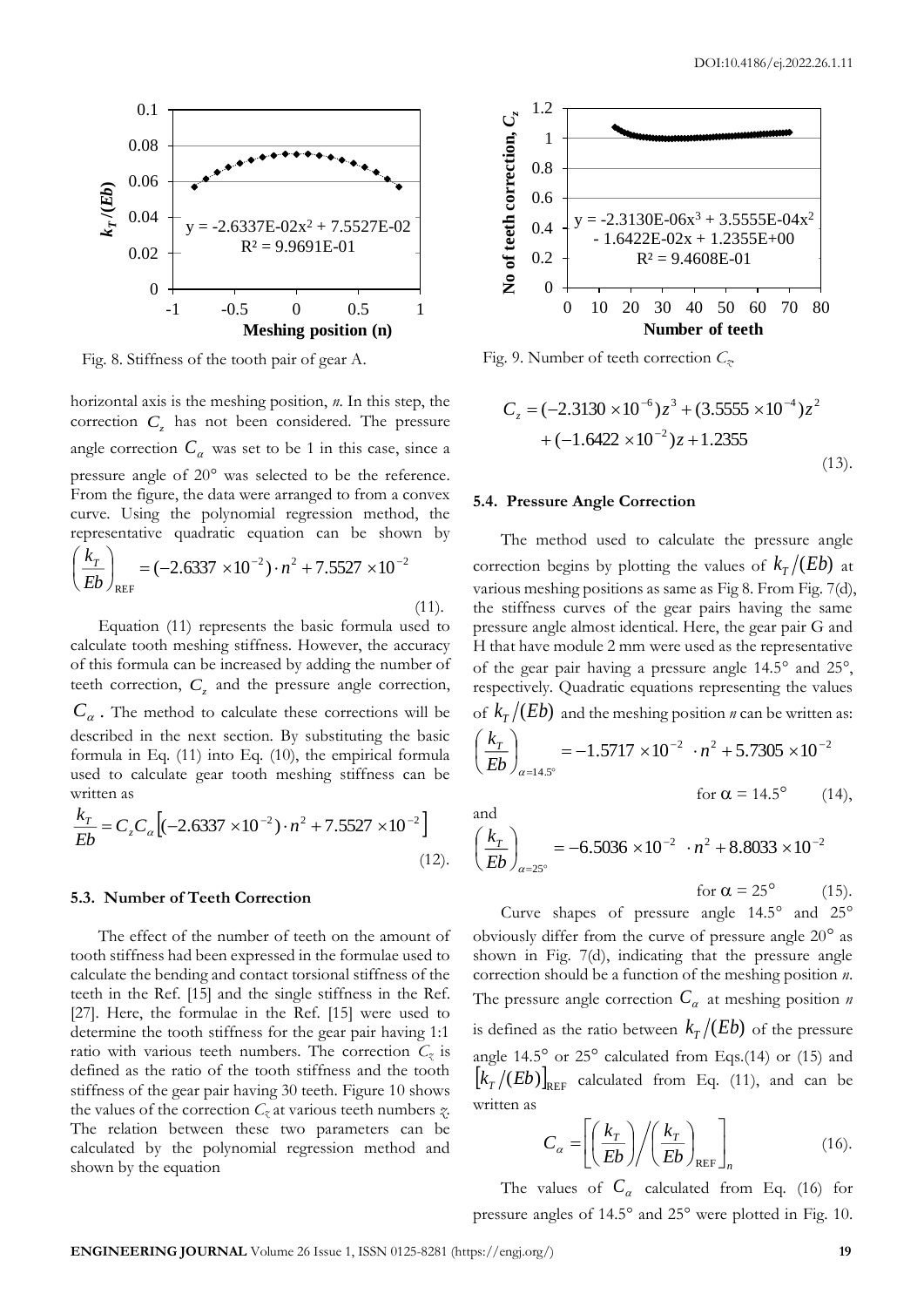

Fig. 10. Pressure angle correction  $C_{\alpha}$  at various meshing positions.

From these graphs, the equations used to calculate the pressure angle correction for pressure angles 14.5° and 25° can be determined by the polynomial regression method and are shown by equations

$$
C_{\alpha} = 7.2740 \times 10^{-2} \cdot n^2 + 7.5742 \times 10^{-1}
$$
  
for  $\alpha = 14.5^{\circ}$  (17),

and

$$
C_{\alpha} = -5.8553 \times 10^{-1} \cdot n^2 + 1.1762
$$
  
for  $\alpha = 25^{\circ}$  (18).

# **6. Summary of The Procedure to Calculate Meshing Stiffness of a Gear Pair**

The procedure to calculate the meshing stiffness of a spur gear pair can be summarized by the diagram in Fig. 11. First, the gear parameters as number of teeth, module, pressure angle, face width, root diameter and radius of shaft hole and material parameters as modulus of elasticity, shear modulus and Poisson's ratio must be known. The next step is to calculate the stiffness of the cylindrical body,  $k_C$  of both driving and driven side by Eq. (5).

Then the stiffness of the tooth pair is calculated by the empirical formula. There are four steps to calculate the stiffness of the tooth pair. The meshing position, *n* is calculated first, next the number of teeth corrections and the pressure angle correction are computed. When all parameters are known, the gear tooth stiffness can be determined by Eq. (12). By connecting the stiffness values of the cylindrical bodies of driving and driven side and the tooth stiffness, the stiffness of the spur gear pair can be obtained.

## **7. Verification of The Empirical Formula**

The empirical formula was validated by calculating the meshing stiffness of the gear pairs and comparing the results with previous research of Hui Ma [6] and A. Fernandez del Rincon [22]. The stiffness was also



Fig. 11. Diagram of calculation procedure.

compared with the stiffness determined by the method in ISO 6336-1 [27].

#### **7.1. Comparison with Hui Ma's Research**

Hui Ma presented an analytical method to calculate meshing stiffness by the potential energy principle and the results were validated with the FEM results. The parameters of gear pairs in Hui Ma's research used for comparison are shown in Table 3, with calculation results shown in Fig. 12. Hui Ma calculated the results for two analytical methods as the traditional method (TM) in which the gear tooth was modelled as a cantilever beam on a base circle, and an improved method (IM) in which the gear tooth was considered as a cantilever beam on the root circle. The stiffness determined by the method in ISO 6336-1 was also plotted in this figure.

The stiffness calculated from the empirical formula fitted well with the results from the IM and FEM for both gear pairs. The stiffness estimated from the formula was slightly larger than the IM and FEM results in the single tooth contact zone. The parabolic shapes of the stiffness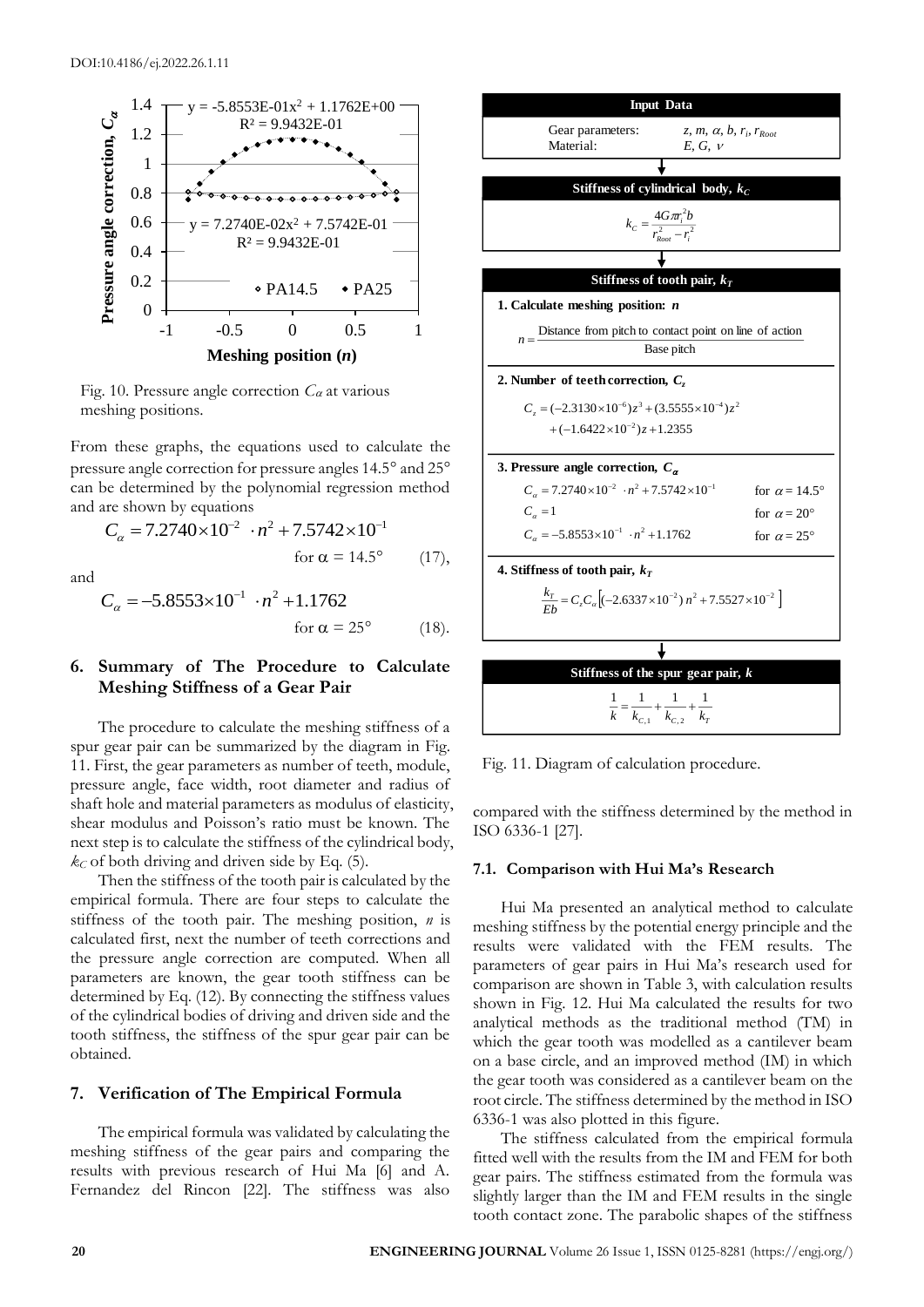Table 3. Parameters of the spur gear pairs used in Hui Ma's research

| Parameter       |     | Gear pair 1 |      | Gear pair 2 |      |  |  |
|-----------------|-----|-------------|------|-------------|------|--|--|
|                 |     | Pinion      | Gear | Pinion      | Gear |  |  |
| Number of teeth |     | 22          | 22   | 62          | 62   |  |  |
| Young's modulus | GPa | 206         | 206  | 206         | 206  |  |  |
| Poisson's ratio |     | 0.3         | 0.3  | 0.3         | 0.3  |  |  |
| Module          | mm  | 3           |      |             |      |  |  |
| Tooth width     | mm  | 20          | 20   | 20          | 20   |  |  |
| Pressure angle  | deg | 20          | 20   | 20          | 20   |  |  |
| Hub bore radius | mm  | 11.7        | 11.7 | 35.7        | 35.7 |  |  |



Fig. 12. Meshing stiffness of the gear pairs in Hui Ma's research.

from the empirical formula were similar to the Hui Ma's results. The maximum errors compared with FEM in both cases were around 10% and 6%, respectively. The RMS percentage errors of all positions were less than 7%. Results from the empirical formula were better than results from the TM in both cases.

Comparing with the stiffness from ISO 6336-1, although the stiffness from ISO 6336-1 were close to the FEM results in the single tooth contact zone of the gear pair 1 and in the double teeth contact zone of the gear pair 2, the large error occurred in the other zones. The maximum errors were around 20% and 14% for the gear pair 1 and the gear pair 2 respectively.

# **7.2. Comparison with Fernandez del Rincon's Research**

Fernandez del Rincon et al proposed a model for calculating meshing stiffness based on a combination of the finite element model and an analytical approach derived from Hertzian contact theory. The parameters of the gear pair in this research are shown in Table 4. Although the results reported in this paper show that the gear meshing stiffness varied with load, at high load the meshing stiffness was almost constant, hence the result in the case of transmitted torque at 100 Nm as the largest load was picked for comparison. Stiffness values calculated using the methods proposed by Kuang's model and Cai's model and compared in Fernandez's paper and the stiffness calculated by ISO 6336-1 method were also used here to compare with the result of the empirical formula.

Comparison of the meshing stiffness calculated by the empirical formula and results reported by Fernandez are shown in Fig. 13. Stiffness values calculated by the Fernandez model in this figure refer to the case when the deformation due to contacts on the adjacent teeth pairs were neglected. The stiffness calculated by the empirical formula agreed well with the results from the Fernandez model and Kuang's model in both single tooth contact zone and double teeth contact zone. The parabolic shape of the stiffness from the empirical formula was more similar to results calculated by Fernandez than results

Table 4. Parameters of the spur gear pair used in Fernandez's research.

| Parameter       | Value |        |  |
|-----------------|-------|--------|--|
| Number of teeth |       | 28     |  |
| Gear ratio      |       | 1:1    |  |
| Module          | mm    | 3.175  |  |
| Pressure angle  | Deg   | 20     |  |
| Face width      | mm    | 6.35   |  |
| Shaft radius    | mm    | 20     |  |
| Modulus of      | GPa   | 210    |  |
| elasticity      |       |        |  |
| Poisson's ratio |       | (1, 3) |  |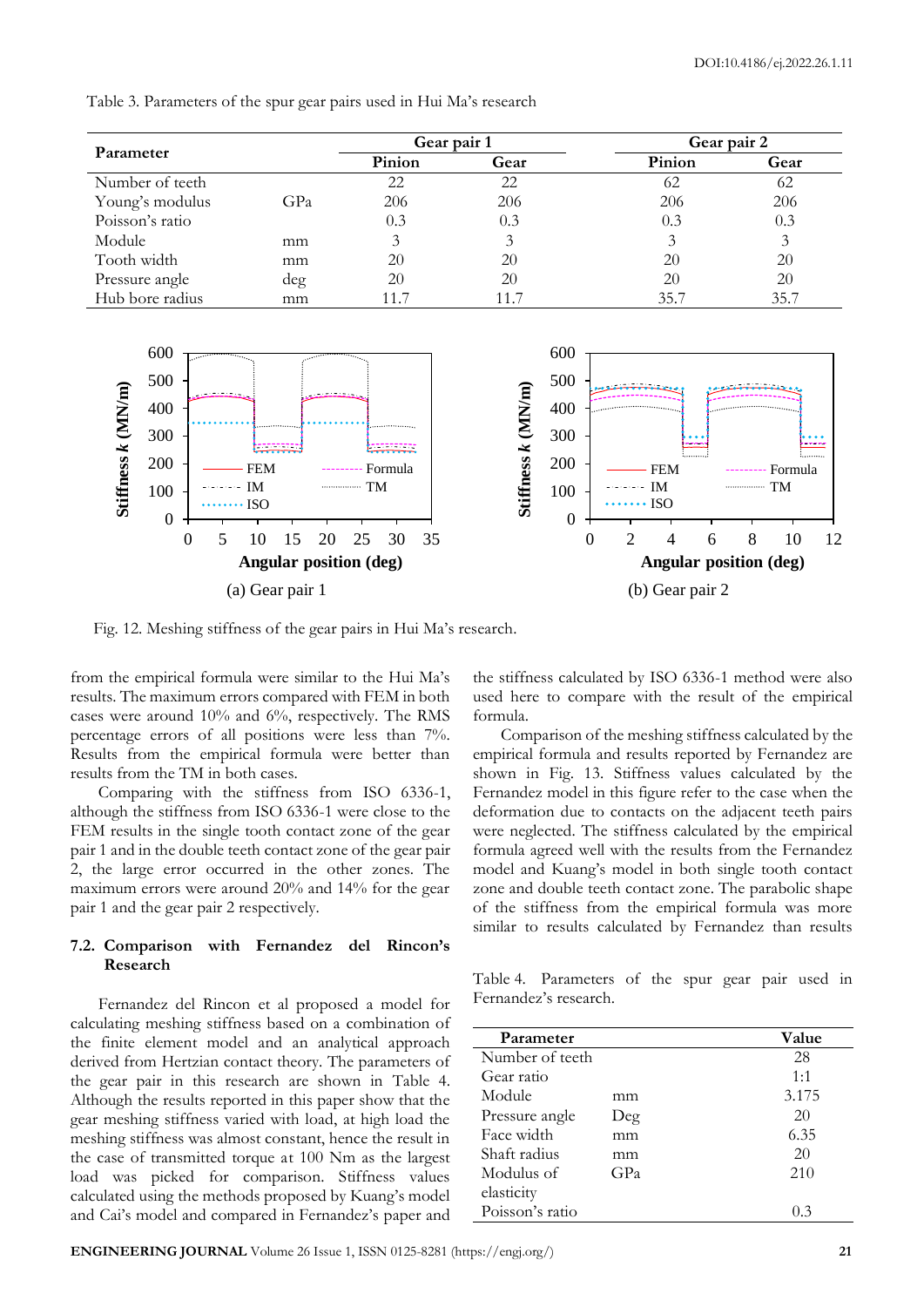

Fig. 13. Meshing stiffness of the gear pair in Fernandez's research.

from the Kuang and Cai models. The stiffness calculated from the empirical formula was much closer to the Fernandez's results than the stiffness calculated from the ISO 6336-1 in both single and double teeth contact zone.

#### **8. Conclusions**

Results confirmed that the empirical formula proposed here can be practically used to calculate gear meshing stiffness of the gear pair with gear ratio 1:1. The calculation is simple compared with other previously proposed analytical methods. The accuracy of our proposed empirical formula is high compared with the other analytical methods and the FEM. Maximum errors in most cases shown here were around 10%. The method to calculate the stiffness of the cylindrical body separately also makes the method proposed here can be applied to any gear pair having various cylindrical shapes and shaft radius. In contrast, the effect of shaft radius was not included in ISO 6336-1 calculation, hence the stiffness calculated from ISO 6336-1 will be constant for all solid disc gears having the same number of teeth. This will lead to the large amount of error when using the method in ISO 6336-1 in some cases.

Since this method is based on the curve fitting of the FEM results, the accuracy of the formula was significantly affected by the database results. Increasing the stiffness database and investigating the effect of other parameters that have not covered in this paper are suggested to further improve the accuracy of the empirical formula. Some of them are the application in the case of various gear ratios and the application at low load conditions. More data about the effect of number of teeth, pressure angle, and gear modifications should also be increased to improve the empirical formula.

Finally, it is worth mentioning that the use of FE solutions to construct an empirical formula using the method proposed in this paper can also be applied to other engineering applications where analytical methods or experiments are difficult to perform.

## **Acknowledgement**

This study was supported by the Department of Mechanical Engineering, Chulalongkorn University.

# **References**

- [1] R. W. Cornell, "Compliance and stress sensitivity of spur gear teeth," *J. Mech. Des. – T ASME*, vol. 103, no. 2, pp. 447-459, 1981.
- [2] T. H. Costopoulos and M. Spyropoulou "Tooth compliance and load distribution of spur gears," *Modelling, Measurement & Control*, vol. 54, no. 4, pp. 23-30, 1994.
- [3] I. Yesilyurt, F. Gu, and A. D. Ball, "Gear tooth stiffness reduction measurement using modal analysis and its use in wear fault severity assessment of spur gears," *NDT & E International*, vol. 36, no. 5, pp. 357-372, 2003.
- [4] F. Chaari, T. Fakhfakh, and M. Haddar, "Analytical modelling of spur gear tooth crack and influence on gearmesh stiffness," *European Journal of Mechanics A/Solids*, vol. 28, no. 3, pp. 461-468, 2009.
- [5] Z. Chen and Y. Shao, "Mesh stiffness calculation of a spur gear pair with tooth profile modification and tooth root crack," *Mechanism and Machine Theory*, vol. 62, pp. 63-74, 2013.
- [6] H. Ma, R. Song, X. Pang, B. Wen, "Time varying mesh stiffness calculation of cracked spur gears," *Engineering Failure Analysis*, vol. 44, pp. 179-194, 2014.
- [7] L. Cui, H. Zhai, and F. Zhang, "Research on the meshing stiffness and vibration response of cracked gears based on the universal equation of gear profile," *Mechanism and Machine Theory*, vol. 94, pp. 80-95, 2015.
- [8] A. Saxena, A. Parey, and M. Chouksey, "Effect of shaft misalignment and friction force on time varying mesh stiffness of spur gear pair," *Engineering Failure Analysis*, vol. 49, pp. 79-91, 2015.
- [9] Z. Chen, W. Zhai, Y. Shao, K. Wang, and G. Sun, "Analytical model for mesh stiffness calculation of spur gear pair with non-uniformly distributed tooth root crack," *Engineering Failure Analysis*, vol. 66, pp. 502-514, 2016.
- [10] A. Saxena, A. Parey, and M. Chouksey, "Time varying mesh stiffness calculation of spur gear pair considering sliding friction and spalling defects," *Engineering Failure Analysis*, vol. 70, pp. 200-211, 2016.
- [11] Y. Lei, D. Wang, Z. Liu, and X. Yang, "A new model for calculating time-varying gearmesh stiffness," *Vibroengineering Procedia*, vol. 14, pp. 334-339, 2017.
- [12] M. B. Sánchez, M. Pleguezuelos, and J. I. Pedrero, "Approximate equations for the meshing stiffness and the load sharing ratio of spur gears including Hertzian effects," *Mechanism and Machine Theory*, vol. 109, pp. 231-249, 2017.
- [13] M. H. Arafa and M. M. Megahed, "Evaluation of spur gear mesh compliance using the finite element method," *Proceedings of the Institution of Mechanical*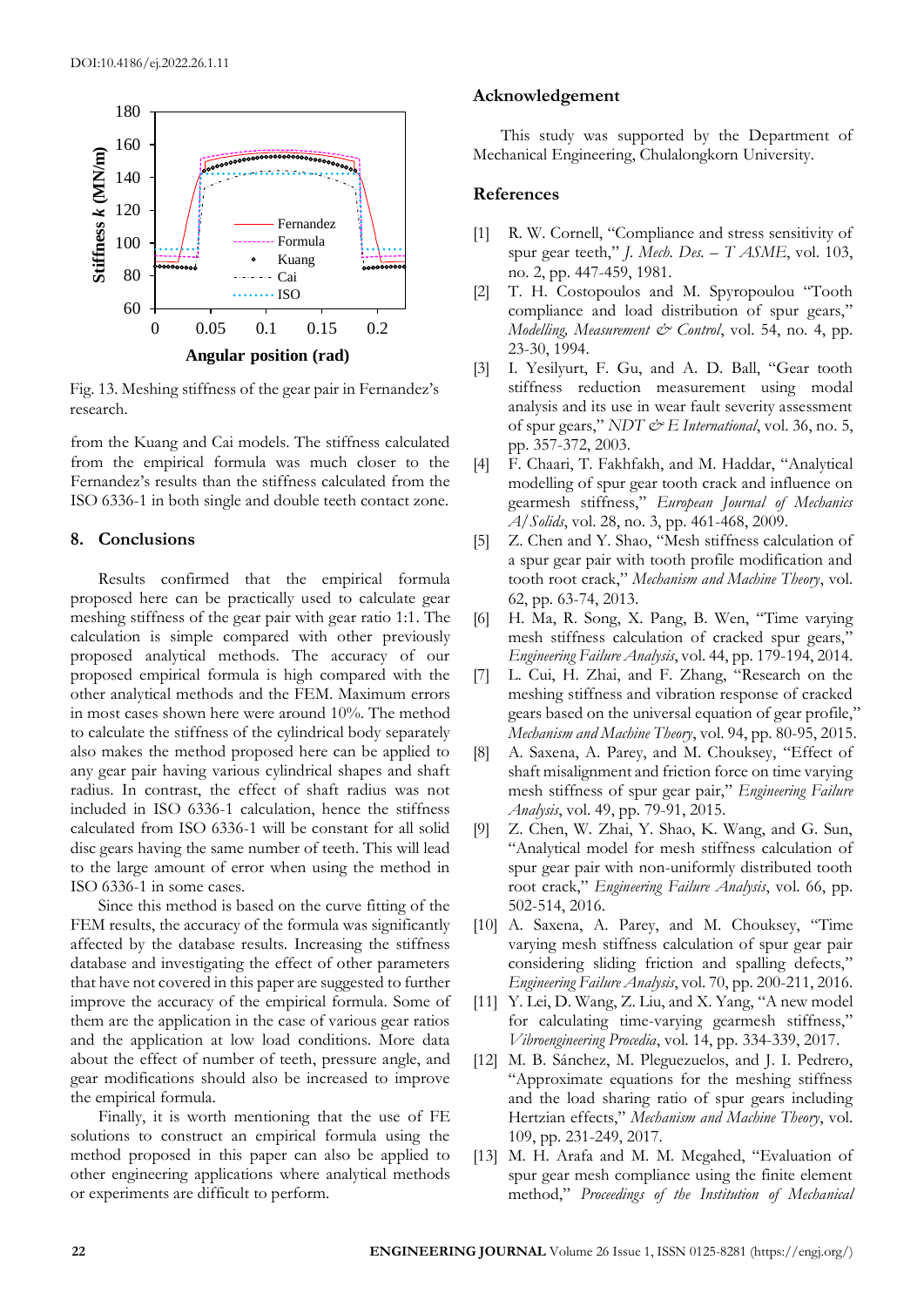*Engineers, Part C: Journal of Mechanical Engineering Science*, vol. 213, no. 6, pp. 569-579, 1999.

- [14] J. D. Wang and I. M. Howard, "Error analysis on finite element modeling of involute spur gears," *J. Mech. Des. – T ASME*, vol. 128, no. 1, pp. 90-97, 2006.
- [15] T. Kiekbusch, D. Sappok, B. Sauer, and I. Howard, "Calculation of the combined torsional mesh stiffness of spur gears with two- and threedimensional parametrical FE models," *Journal of Mechanical Engineering*, vol. 57, no. 11, pp. 810-818, 2011.
- [16] N. L. Pedersen and M. F. Jørgensen, "On gear tooth stiffness evaluation," *Computer and Structure*, vol. 135, pp. 109-117, 2014.
- [17] C. G. Cooley, C. Liu, X. Dai, and R. G. Parker, "Gear tooth mesh stiffness: A comparison of calculation approaches," *Mechanism and Machine Theory*, vol. 105, pp. 540-553, 2016.
- [18] F. Karpat, O. Doğan, C. Yuce, and S. Ekwaro-Osire, "An improved numerical method for the mesh stiffness calculation of spur gears with asymmetric teeth on dynamic load analysis," *Advances in Mechanical Engineering*, vol. 9, no. 8, pp. 1-12, 2017.
- [19] X. Liang, H. Zhang, M. J. Zuo, and Y. Qin, "Three new models for evaluation of standard involute spur gear mesh stiffness," *Mechanical Systems and Signal Processing*, vol. 101, pp. 424-434, 2018.
- [20] R. G. Munro, D. Palmer, and L. Morrish, "An experimental method to measure gear tooth stiffness throughout and beyond the path of contact," *Proceedings of the Institution of Mechanical Engineers, Part*

*C: Journal of Mechanical Engineering Science*, vol. 215, no. 7, pp. 793-803, 2001.

- [21] F. Karpat, C. Yuce, and O. Doğan, "Experimental measurement and numerical validation of single tooth stiffness for involute spur gears," *Measurement*, vol. 150, p. 107043, 2020.
- [22] A. Fernandez del Rincon, F. Viadero, M. Iglesias, P. Garcia, A. de-Juan, and R. Sancibrian, "A model for the study of meshing stiffness in spur gear transmissions," *Mechanism and Machine Theory*, vol. 61, pp. 30-58, 2013.
- [23] H. Ma, X. Pang, R. Feng, J. Zeng, and B. Wen, "Improved time-varying mesh stiffness model of cracked spur gears," *Engineering Failure Analysis*, vol. 55, pp. 271-287, 2015.
- [24] H. Ma, J. Zeng, R. Feng, X. Pang, and B. Wen, "An improved analytical method for mesh stiffness calculation of spur gears with tip relief," *Mechanical and Machine Theory*, vol. 98, pp. 64-80, 2016.
- [25] S. Feng, L. Chang, and Z. He, "A hybrid finite element and analytical model for determining the mesh stiffness of internal gear pairs," *Journal of Mechanical Science and Technology*, vol. 34, no. 6, pp. 2477-2485, 2020.
- [26] S. Timoshenko and J. N. Goodier, "Twodimensional problems in polar coordinates," in *Theory of Elasticity*. McGraw-Hill Book Company, Inc., 1951, ch. 4, pp. 107-111.
- [27] *Calculation of Load Capacity of Spur and Helical Gears Part I: Basic Principles, Introduction and Influence Factors*, International Standard ISO 6336-1:2006, 2006, pp. 70-75.



**Thiwa Nantapak** received the B.Eng. in Mechanical Engineering from Khon Kaen University in 2016, M.Eng. in Mechanical Engineering from Chulalongkorn University in 2019 respectively. He is presently a graduate research assistant in faculty of engineering, Chulalongkorn University. His research includes design engineering, R&D engineering in the field of Medical Devices.



**Kornsara Srisarakorn** received a bachelor's degree in mechanical engineering from Chulalongkorn University in 2019. She is presently a design engineer at Hino motors manufacturing (Thailand) Ltd. Her reponsibilities included truck and bus frame design.